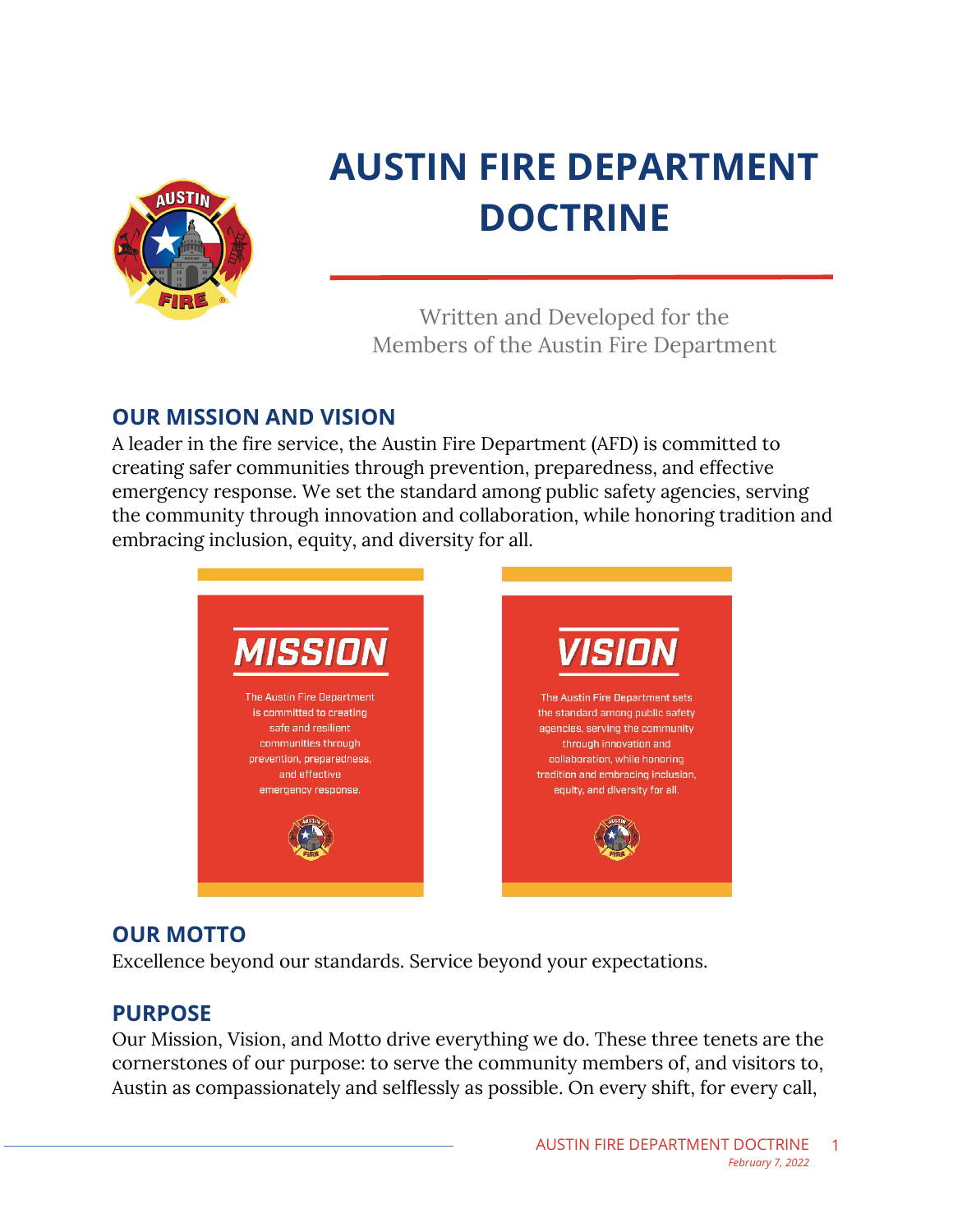we strive to go above and beyond our customers' expectations. Whether it is a family's worst day ever or someone simply doesn't know who to call for assistance, the members of the Austin Fire Department will be there to help.

## **THE DOCTRINE**

The Austin Fire Department provides our community with the services to not just meet their expectations, but to exceed them whenever possible. Responsive, highquality public safety provided by dedicated AFD personnel build community capital in our department—the "profit" we make in exchange for those services—which directly determines the level of trust our various stakeholders have in the department's leadership to make decisions in their best interests.

This is an area in which we should always be striving to do more; essentially, it's a goal we can't—and never should—meet. Continually working on improving our relationships with our customers means we are always listening, learning, and growing; to do otherwise means we are stagnant, believe we have discovered all we need to know, and no longer value the ever-changing dynamic of a city as diverse and fluid as Austin. When we think we no longer have anything left to learn—from ourselves, each other, and/or those we serve—then we have essentially written our own obituary. The information outlined in this Doctrine is designed to ensure that doesn't happen.

#### **Core Values**

Core Values (CVs) determine not only how we see ourselves, but how others see us as well. In turn, that image is magnified both internally and externally by each individual that makes up AFD; when viewed collectively, there is one team…under one name…with one mission.

What exactly are those CVs? For those of us who proudly wear the Austin Fire Department patch on our shoulder, they come down to four things:

• **INTEGRITY:** Do the right thing. Integrity is a quality you develop by adhering to moral principles. Organizational and personal integrity are essential to the success of our department; anything less is unacceptable. We are committed to upholding the trust given to us by those we serve by adhering to, and maintaining, the highest standards in our [Code of Conduct.](https://powerdms.com/docs/203?q=code%20of%20conduct) Honesty and transparency develops loyalty to both the community and the Austin Fire Department.

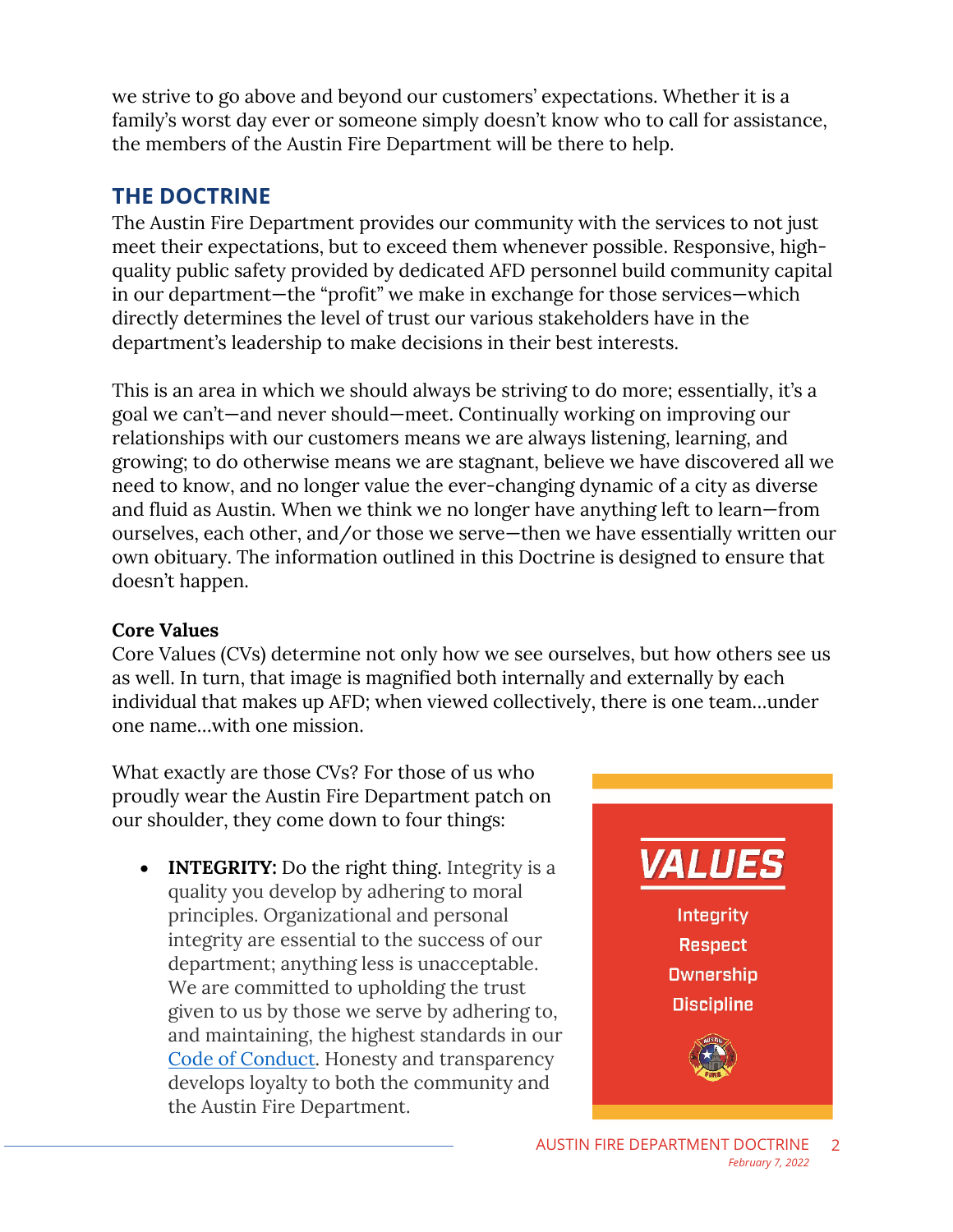- **RESPECT:** Be nice. Respect allows us to appreciate the best in other people. Putting forth your greatest effort is a sign of self-respect, a vital ingredient in this overall value. Remaining humble in serving others, being inclusive of all, and having pride in what you do demonstrates the respect you have for yourself, your co-workers, and our community.
- **OWNERSHIP:** Know your job. To be effective, you must have a personal commitment to both the fire service and those you serve. You must hold yourself accountable for your words, thoughts, deeds, and actions. Never stop learning; have a steadfast commitment to developing as an individual and as a member of the Austin Fire Department. Becoming better at your job every day is paramount to success.
- **DISCIPLINE:** Be consistent. Always do your best, not just the minimum to get by. Take a stand for, and act on, the things you know are honorable. Be courageous and stand up for what is right and just.

Otherwise known as IROD, these four simple but imperative values are, in short, our "code" for everything we do and say. If it doesn't meet the code, then we probably shouldn't be doing it or saying it.

Each individual can and does make a difference. Every employee is expected to accomplish their work while keeping the CVs uppermost in mind, and with a sense of duty and honor to the department, their fellow employees, and the community we serve.

Just as a crew on an incident scene cannot effectively operate if they do not communicate and work together as a unit, inclusive, equitable teamwork is how we get things done…and it's what our community members expect and deserve. Active participation by, and support of, *all* AFD employees is essential to the successful pursuit of our mission and vision.

As the 14<sup>th</sup> largest fire department in the country, the Austin Fire Department is not only a leader in many areas of the fire service; we've also set the standard in several disciplines that other departments around the country now follow. Our employees made a conscious decision to come work here. Why? Because they wanted to work for one of the best fire departments in the nation, and alongside others who had the same passion for service and excellence. The leadership of this organization has a corollary obligation to ensure you have all the resources necessary to accomplish our mission. This symbiotic relationship provides as many opportunities for personal and professional growth as those who choose to embrace them. Each of us is empowered to take action supported by the principles outlined in this Doctrine, as long as those actions are reported through the chain of command and with respect to the various departmental branches.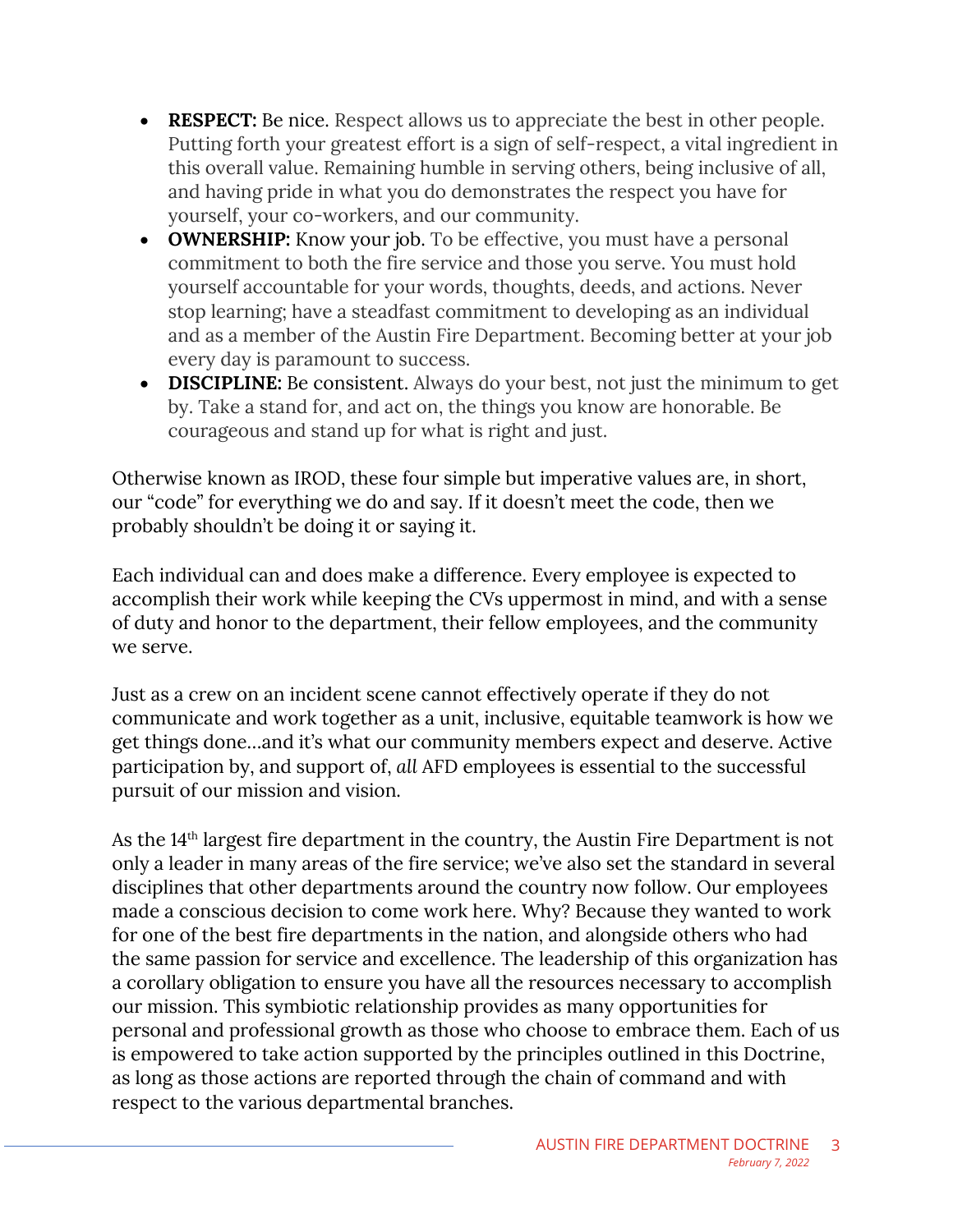## **DECISION-MAKING PRIORITIES**

The Austin Fire Department's decision-making culture, built on the acceptance of a mission-driven process, should first and foremost―directly or indirectly―benefit the community we serve. Considered next are the needs and benefits to the department as a whole. Personnel in various branches should make decisions aligned with the needs of the department and community, but also must consider the impact of their decisions on other sections within AFD; those which benefit one branch should not have an adverse effect on another.

There are many groups within AFD and all are important. Decisions made to benefit one should also be applicable to others similarly situated. Individual needs are also critical to our success; decisions made to benefit one individual should be applicable to others similarly situated and who make the same request. Decisions based on racism, sexism, favoritism, nepotism, and/or territorialism will not be tolerated. Applying this systematic approach assures mission-driven decisions are derived from mission-driven motives.

In order of importance, the decision-making priorities are as follows:

- **1. Community:** All decisions made by Austin Fire Department leaders and personnel should first, directly and/or indirectly, benefit the community we serve.
- **2. Department:** Considered next are the needs and benefits to the Austin Fire Department as a whole.
- **3. Branch(s):** Decisions in a branch must be made in alignment with the needs of the department and community, but the impact of those decisions on other branches must also be considered.
- **4. Groups:** There are many groups within AFD, and all are important. Decisions made to benefit one group will also be applicable to others that are similarly situated.
- **5. Individual(s):** Decisions made to benefit an individual will be applicable to those similarly situated who make the same request.
- **6. Leader:** The needs of the leader/leadership are considered last.

#### **Leadership Culture**

All AFD leaders will be visible and engaged in meaningful interactions with personnel across all ranks and positions, both uniform and civilian, fostering good morale. Leaders will be predictable, establishing expectations and consistently modeling those expectations. Leaders will be accessible and approachable at all levels, creating an atmosphere where employees can be heard and feel comfortable addressing needs and concerns. The final piece of the leadership culture is being accountable. All members of the department will answer for the results of their actions if not in line with this Doctrine.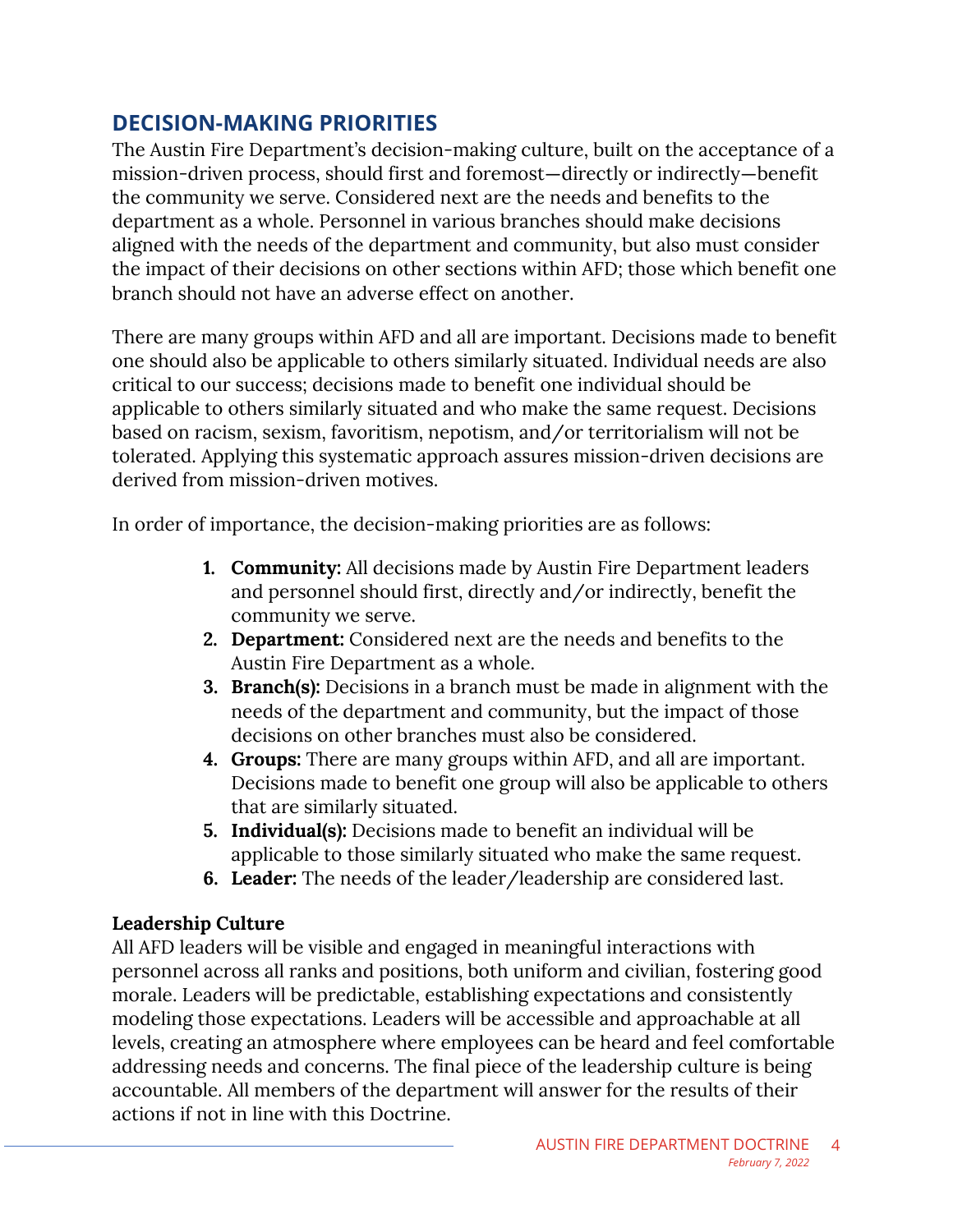- **Visible:** Being visible and engaged in meaningful interactions with personnel fosters good morale.
- **Predictable:** Austin Fire Department leaders are predictable, establishing expectations in accordance with departmental controls and consistently modeling those expectations.
- **Accessible:** Austin Fire Department leaders are accessible at all levels, creating an atmosphere where employees are heard.
- **Approachable:** Austin Fire Department leaders are approachable, and employees feel comfortable addressing them with needs and concerns.
- **Accountable:** Everyone answers for the results of their actions if not in line with the department's Doctrine.

#### **Organizational Priorities**

The number one mission of the Austin Fire Department is emergency response; it is the reason for our existence. Activities related to training, maintenance, fire prevention, communications, safety, human resources, and support services comprise a strategic approach to the overall organizational priorities. A lack of understanding of the department's priorities and their relationship to our mission can lead to frustration or apathy among elected, appointed, and community leadership, as well as our own personnel. To minimize this possibility, the strategic approach to accomplish our vision and mission includes the following organizational priorities in rank order:

- **I. Human Resources**
- **II. Emergency Response Readiness**
- **III. Professional Development**
- **IV. Facilities, Equipment, Supplies, and Technology**
- **V. Customer Service**
- **VI. Public Information, Education, and Relations (PIER) Programs**

Continuous assessment of our strengths, weaknesses, opportunities, and challenges will dictate the emphasis placed on each of these with regards to specific financial and strategic planning.

Our top priority is delivering the highest quality emergency response and public safety service in the most cost-responsible manner. It is every leader's responsibility to ensure his/her section's actions are making the best use of the funds appropriated to each by the taxpayers. Where there is inefficiency or duplication, changes will be made to ensure better use of resources. We must always be looking for ways to add more value to the services we provide by utilizing the current resources we are allotted in ways that benefit our customers.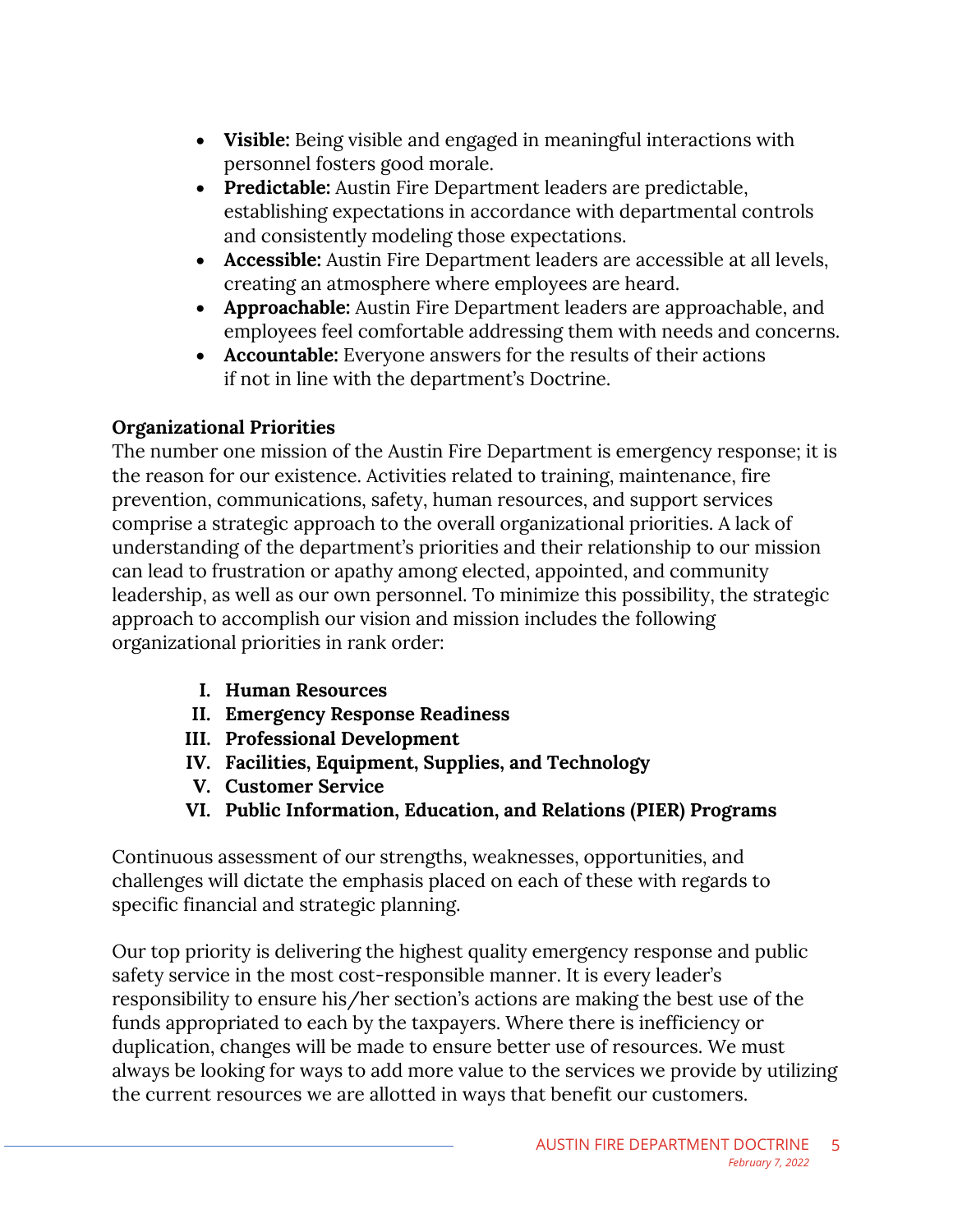So then how can this document be used as a guideline for our organizational priorities? By providing departmental direction, and establishing and attaining our stated goals and objectives. The Austin Fire Department is not a for-profit business selling a product; however, the service we "sell" generates the profit we receive: community capital. And that hopefully translates to votes in our favor at the ballot box when the time comes for bond packages that will provide funds for new stations, facility improvements, etc.

Our strategic approach addresses the following, noted in order of importance:

#### **I. Human Resources**

- To meet our operational and strategic goals, we must have the best personnel available in the labor pool.
- We must effectively recruit and retain good people.
- AFD must provide competitive salaries, benefits, and opportunities that attract and keep the best employees for a full career term.

Personnel must have faith in AFD's leadership in guiding their efforts to a successful outcome. They must also trust in the judgment and actions of their fellow members, even when faced with the risk of making the ultimate sacrifice. It is the belief in our core values―and how we embody those as individuals and as a group― that we develop the trust necessary in each other to do this job. Without it, we fail our residents, damage our image and reputation, and become a liability to the City organization…and ourselves.

#### **II. Emergency Response Readiness**

- Any emergency that is not of a law enforcement nature is the purview and responsibility of AFD.
- We must formally assess our community's risks and determine our current capabilities of responding to mitigate those risks, thereby minimizing the loss of life, property, and the impact of disasters on the environment.
- We will work diligently to be adequately staffed, trained, equipped, and prepared to respond to all AFD-prescribed emergencies, from a choking baby or cardiac arrest to an overturned fuel tanker on the interstate, from an airport operations emergency to a structure or wildland fire. When our community members call, we will be ready to respond.

Community risk and resource capability assessments identify and rank potential emergencies and disasters; strategic and operational plans should focus on eliminating gaps in these capabilities. The issue we face is balancing risks against available resources, in essence asking, "What is the acceptable level of risk that our stakeholders are willing to accept and pay for?"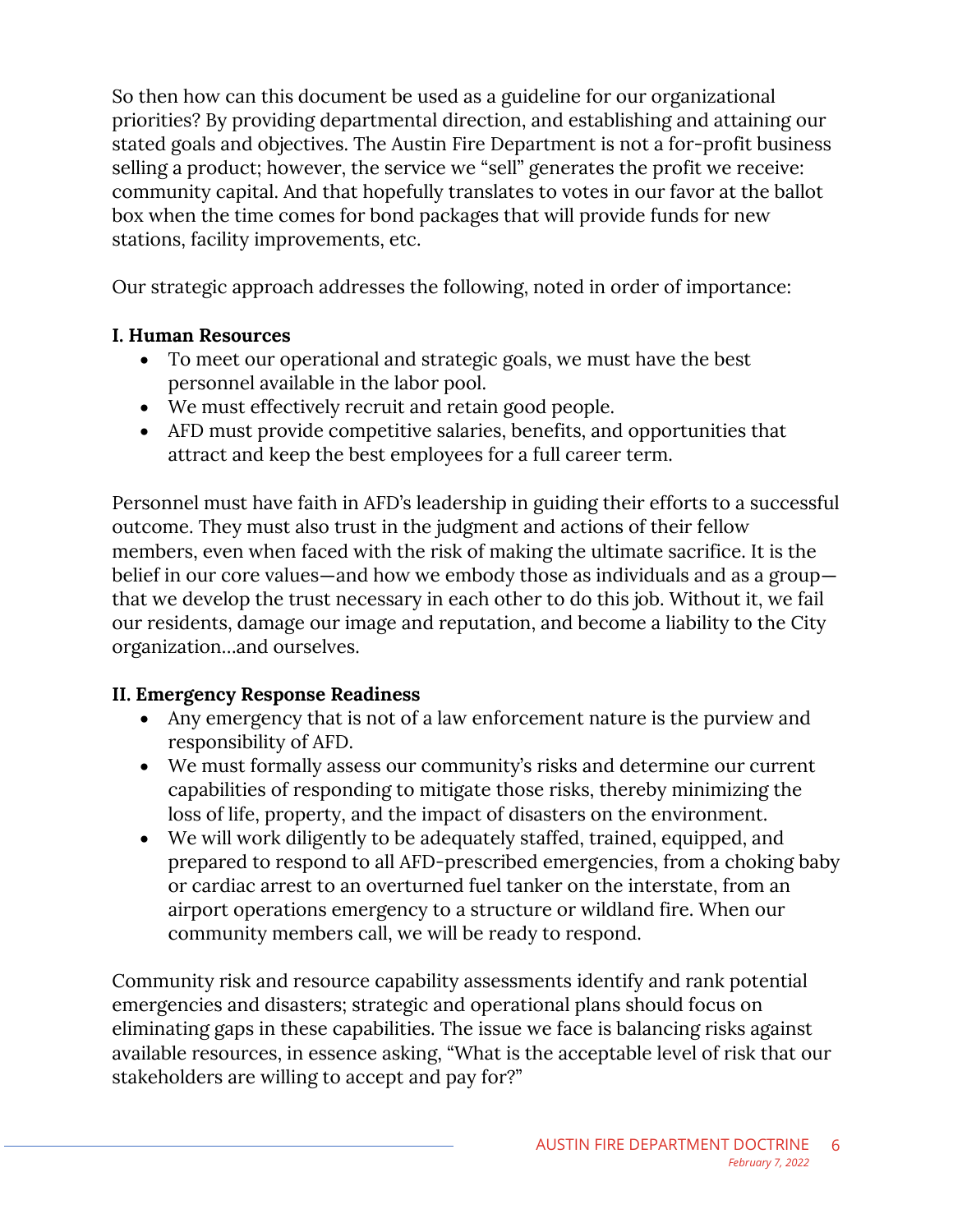Standards of Response Coverage (SORC) combine service-level objectives with staffing levels to define how and when resources will respond to a call for service. In essence, SORC statements identify criteria for trained personnel and response times needed to effectively mitigate an incident. We identify these SORC targets and goals for major hazards (e.g., fires, medical calls, technical rescues, and hazardous materials incidents). Measuring our performance against SORCs allows us to determine if current resources and service objectives effectively address the assessed risks within the City of Austin.

Additionally, an efficient pre-fire survey and inspection program not only secures our property insurance rating (ISO 1), but also increases response efficiency by having prior knowledge of specific buildings before any involvement in an emergency incident. Fire- and life-safety concerns noticed and corrected during a fire inspection can eliminate hazards and prevent loss. Through these methodologies, the overall emergency response needs for those we serve can and will be realized.

#### **III. Professional Development**

- AFD will develop and adopt a succession plan and professional development model that meets the knowledge, skills, and ability requirements for each rank and position of the department.
- We will develop a plan to provide training and professional development opportunities for our members' career success within AFD.

These important measures ensure individuals and the department as a whole can deliver the services our community members expect and deserve. As we continue in our quest for excellence, we know our greatest assets in this area are training and professional development. So making sure we maintain a consistent focus on these two key components helps us build a workforce that is at the top of their game and always ready to meet whatever challenges they may face.

#### **IV. Facilities, Equipment, Supplies, and Technology**

- Without adequate facilities, equipment, supplies, and technology, we only have good intentions. We will formally assess the location and condition of all AFD facilities, and develop strategic plans to relocate and renovate those improperly positioned and/or grossly deteriorated.
- Fire apparatus, Personal Protective Equipment (PPE), SCBA, rescue tools, and equipment must be assessed to determine replacement needs.
- A replacement program will be established for all major equipment purchases for "best-in-class" fleet, fire equipment, and rescue tools.
- We must also ensure AFD has adequate technology so that we can accomplish our mission and vision.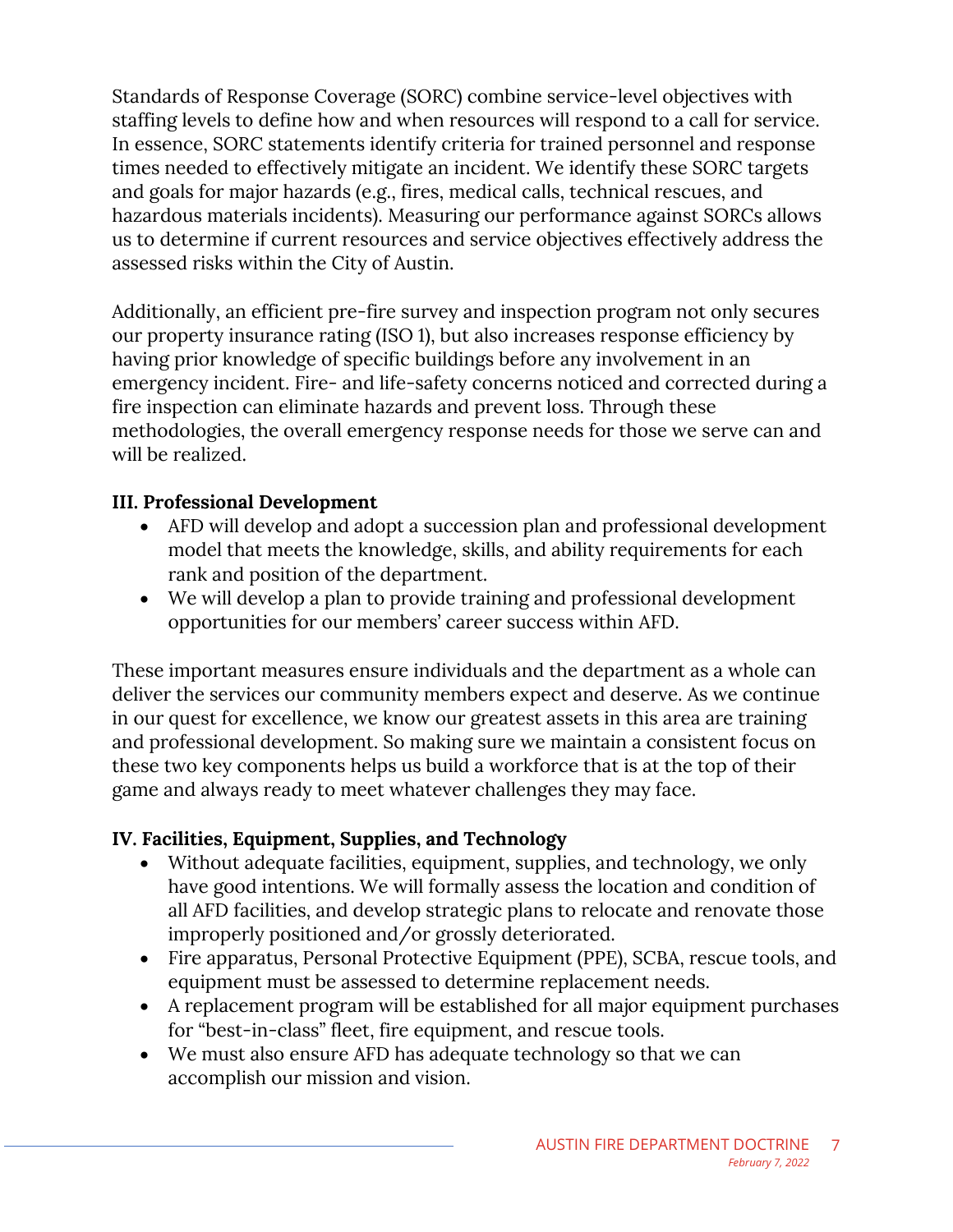All equipment used in the delivery of our services must be of the highest quality and perform when needed. Our facilities, equipment, supplies, tools, and technology are all critical components to fulfilling our mission and realizing our vision. Most issues related to these items can be planned for and scheduled, although some are unforeseen and will be handled accordingly.

#### **V. Customer Service(s)**

- In this context, customer service means more than just going the extra mile for our stakeholders. It also includes identifying all emergency and non-emergency services and programs provided by AFD, then assertively marketing those to our customers.
- We must dispel the perception that all we do is fight fires and assist Austin-Travis County EMS on medical calls.
- Securing our Center for Public Safety Excellence (CPSE) accreditation is essential to our customer service culture.

We are dedicated to identifying customer needs and then doing everything possible to meet those needs. This is not a desire; it is an expected level of performance by AFD members across all sections and ranks. Providing exceptional customer service is an essential part of the fire service; responding directly to the needs of our stakeholders is the most effective way to gain their support, and the support of local elected and appointed officials. By doing so, we are then able to trade on that "community capital" and secure new resources, programs, etc.

#### **VI. Public Information, Education, and Relations (PIER) Programs**

- *Public information* informs the public about fire operations and actions taken by the Austin Fire Department during emergencies.
- *Public education* works to change people's attitudes and behaviors related to safety, as most fires and injuries can be prevented with altered behavior.
- *Public relations* develops positive public perceptions about the Austin Fire Department, and its personnel, programs, and services.

An informed public is the best way to secure support for fire and emergency services. It is important to look at the relationship of public information, public education, and public relations' functions and their role in fire departments, both today and in the future. They are the keys to effective prevention programs and garnering support for our vision.

Remember: the public pays our bills. They have the right to know about our operations. Our public information efforts ensure they are aware about what we do and the services we provide, both emergency and otherwise.